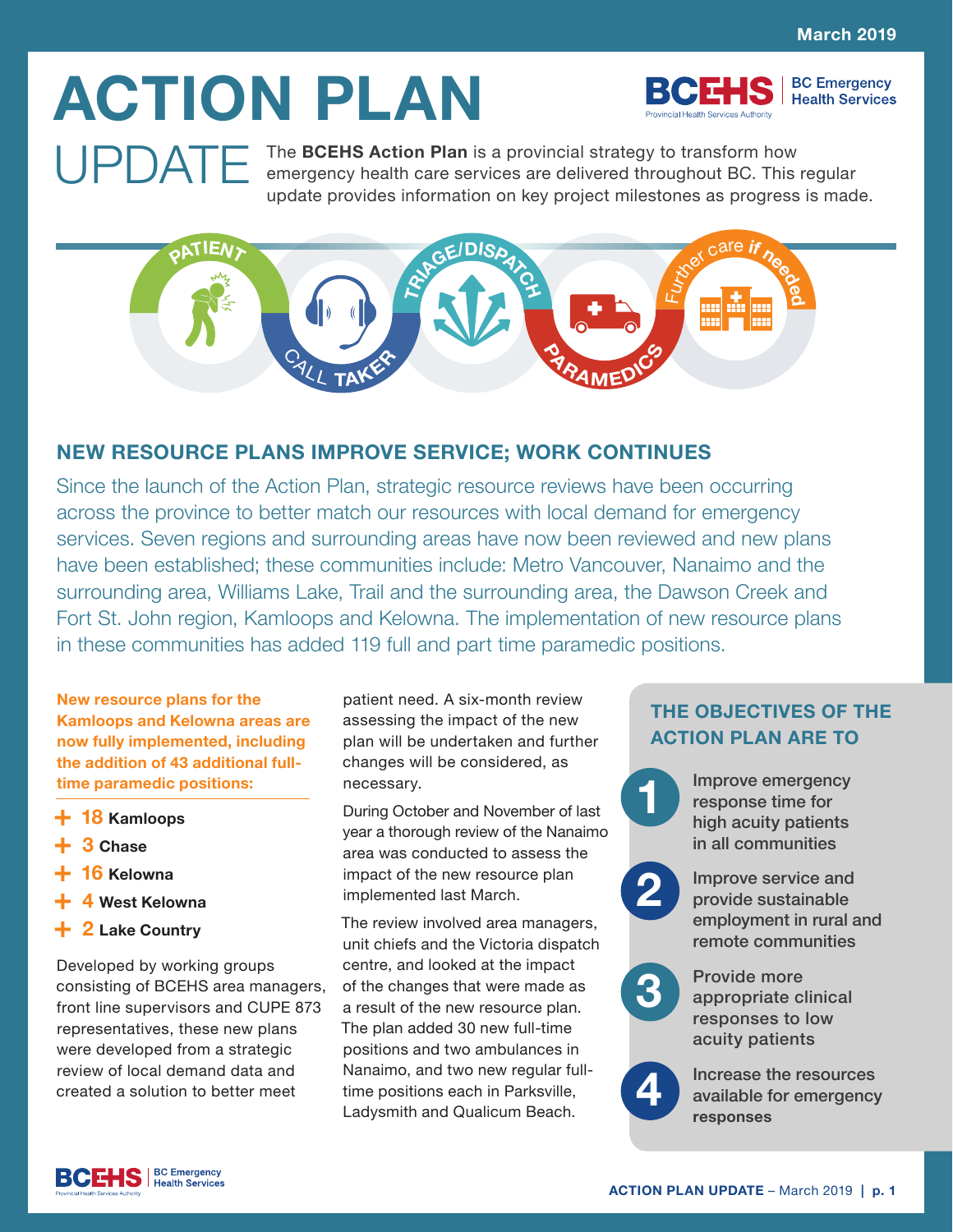

#### **The review identified the most significant impacts of the new plan:**

- **+ Improvement in response times in Parksville for calls requiring lights and sirens**
- **+ Nanaimo response times remain significantly better than the provincial average**
- **+ Better balanced workload among crews and shifts**

"We now have a much more balanced workload for our crews which allows us to deliver the best care possible," said Lance Stephenson, Patient Care Delivery Area Director.

# The new resource plan has made a marked difference in emergency service in our area.

Results from the six-month review, including feedback from front line staff, offered insight into opportunities for further improvement including additional shift time adjustments in Qualicum Beach, Ladysmith and Nanaimo. The group adopted these recommendations and the shift changes were implemented in January 2019.

The working group for the Fraser Valley, including Abbotsford, Mission, Chilliwack and Agassiz is completing further analysis and discussion to finalize the resource plan for the area.

For more information on resource changes occurring across the province, email **actionplanideas@bcehs.ca**.

# **COMMUNITY PARAMEDICINE REDUCES 9-1-1 CALL VOLUME**

In collaboration with health authorities across the province and with the Ambulance Paramedics of BC, BCEHS launched a Community Paramedicine (CP) program that has transformed paramedicine practice from a sole emphasis on out-ofhospital emergency care to a model that also includes primary health care, prevention and health promotion. The first of its kind in Canada to be introduced province-wide, the program is being delivered in 99 rural and remote communities in British Columbia and has taken paramedic care into the homes of seniors who are often living with little or no support.

A recent study conducted on a group of patients enrolled in the CP program in nine prototype communities measured the impact the program has had on 911 call volume. Analysis compared the number of calls made by this group prior to receiving CP services and post discharge. Results show a 39% drop in the number of calls made by patients who received CP services.

"The strong partnership between all of the health authorities has helped us to develop a program that has made a definite difference in the lives of patients in rural and remote BC," said Nancy Kotani, Chief Transformation

Officer, BCEHS "This incredible drop in 9-1-1 volume supports our belief that this model of patient care works."

#### **39%** drop in the number of<br>who received CP servi calls made by patients who received CP services.

Provincial evaluation of the program started in 2016 and results from interim reports have indicated that the program is meeting its objectives of bridging health care gaps identified by local primary care teams, and stabilizing paramedic staffing in rural and remote BC.

Patients in the community paramedicine program are referred by their physicians, discharge nurses or other community health care providers. Community paramedics visit patients in their homes and provide services as outlined in the patient's care plan established by the referring health care provider. In addition, they provide community outreach and health promotion services such as seminars on cardiopulmonary resuscitation (CPR) and on the use of automated external defibrillators (AED).

Community level and health system data is being collected for a final valuation report on the program which is set to be released in early spring 2019.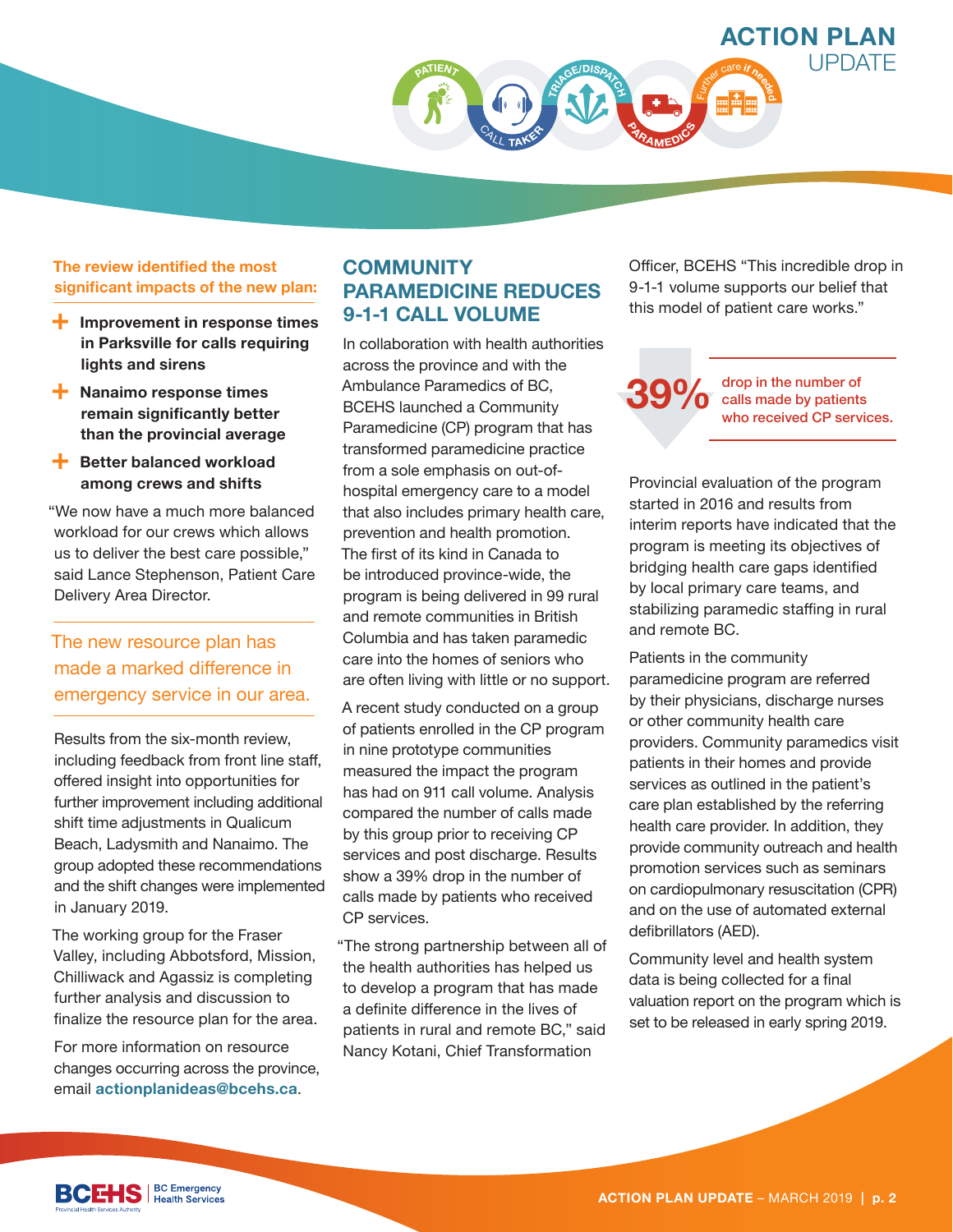

# **SIX-MONTH REVIEW OF NEW CLINICAL RESPONSE MODEL SHOWS POSITIVE PROGRESS**

Last May BCEHS introduced the Clinical Response Model (CRM), a more robust means of reviewing and prioritizing 9-1-1 calls, to better match patient need with most appropriate response. Replacing BCEHS's former system, which had only three levels of prioritization that assumed ambulance transport for every patient, the CRM offers six colour-coded levels that allows for patient concerns to be better categorized and matched with the best care.

When a 9-1-1 call is received, it is assessed based on the internationally recognized Medical Priority Dispatch System (MPDS) to determine the patient's primary concern. The call is then assigned a MPDS code based on the call assessment. For example, if a patient is having a suspected cardiac arrest, the call would receive a 09E01 code indicating a cardiac arrest without breathing. Each code is assigned a colour including Purple, Red, Orange, Yellow, Green or Blue.

The colour assigned triggers a resource response along with the relative level of urgency appropriate for the particular code. A cardiac arrest would be given a Purple, or most urgent response, and would receive the highest level of paramedic and first responder support. Each code has been clinically reviewed to determine the necessary response to provide the best care.

Data from a six-month review of CRM implementation showed positive improvements in response times in the majority of the highest volume communities across the province, including reductions of up to a minute in Red response times, which include events such as chest pains and overdoses.

"The Clinical Response Model provides BCEHS with the foundation necessary to put our patients on the right path to receiving the care they need when and where they need it," said Neil Lilley, Senior Provincial Executive Director, Patient Care Communications and Planning.

We are better able to help patients with minor concerns get the care they need in a timely manner while our most urgent cases get the immediate attention they require.

Lilley also noted that the improved response times are the result of the new model, the addition of extra resources and the positive impact of improved secondary triage, known as CliniCall. Clinicall is the clinical team in dispatch, consisting of paramedic specialists and

nurses. The team assists patients with minor concerns which may include solutions that don't require paramedic transport to hospital.

Following the six-month review, further changes to the CRM were implemented in February 2019. To ensure the highest level of responses for patients who require the most urgent care, a number of codes for overdose and poisoning have been re-categorized to higher CRM colour levels, to better align with global best practices.

In addition, when response time is expected to be greater than 10 minutes for a subset of Orange codes, an automatic notification will now be sent to fire first responders. With dispatchers no longer needing to take this additional step manually, the entire process is simplified and notification errors are reduced.

Overall, the introduction of the CRM system has helped refine criteria for co-responses, or times when both BCEHS and fire first responders are called to a scene, and as a result fire first responders have seen a reduction in call volume, thereby freeing up this important resource.

With plans underway to further expand treatment options delivered by BCEHS, including in-home palliative support, the Clinical Response Model is a critical part of ensuring patients receive the best possible care.

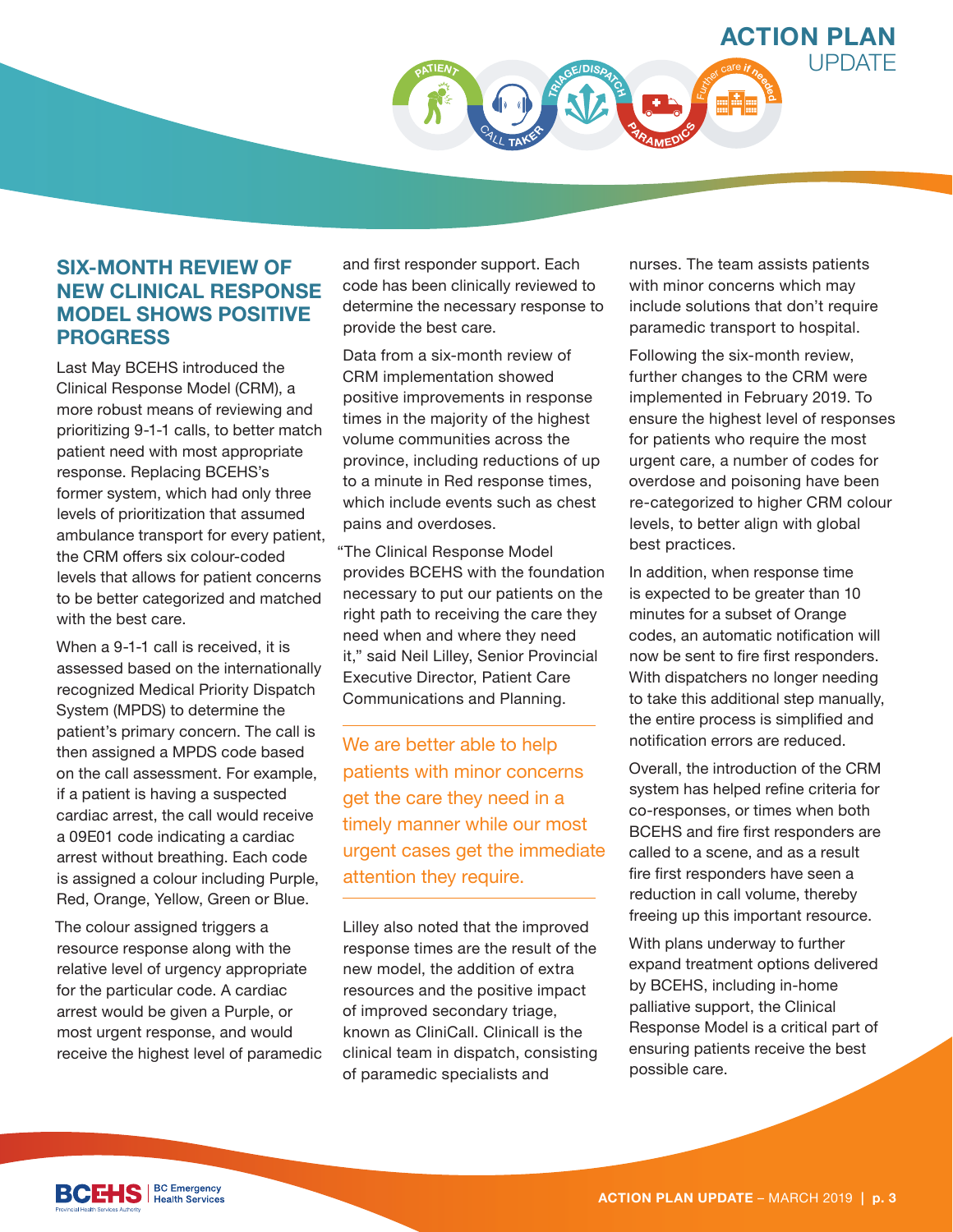

# **CLINICALL SECONDARY TRIAGE TRIAL A SUCCESS**

Last June, BCEHS launched a trial that brought nurses into dispatch to undertake clinical assessment over the telephone for some 9-1-1 callers with non-urgent concerns.

Given 30% of 9-1-1 calls are not urgent, the trial reviewed whether the nurses could offer clinical advice and support and resolve the patient's issue without paramedic care. Calls that are unquestionably non-urgent are directly transferred to HealthlinkBC (8-1-1) for advice and health system navigation services.

Trialing more detailed clinical assessment in dispatch was expected to not only give patients with nonurgent issues alternative care and support when appropriate, but also identify patients where further questioning may uncover the need for more urgent care.

The trial started with one nurse, expanded to two in December and to four recently, and focused on nonurgent calls in the Lower Mainland. Following an initial assessment by a call taker, nurses call patients with non-emergent concerns back to gather further information to

better identify the most appropriate response. Depending on the assessment, nurses upgrade calls to ensure a more urgent response when necessary and also downgrade calls and offer alternative solutions to concerns.

When appropriate, nurses provide direction regarding the use of local community and primary care providers, offer self-care advice and suggest alternative transportation options when paramedic response isn't required.

"Tailoring our response to individual patient need allows us to provide the right kind of response where and when each patient needs us," said Rene Bernklau, BCEHS Clinical Operations Manager.

The six-month results of the trial show that an average of 32% of nonurgent calls in the lower mainland were captured and reviewed by nurses. Of the patients who were assessed through secondary triage,

15% were upgraded to a more urgent response and 16% did not require a paramedic response. BCEHS nurses spent an average of 10 minutes with each patient and the most common concerns addressed were dizziness, nausea, vomiting and abdominal pain.

"The clinical expertise the nurses brought into dispatch helped us to be better at determining the right path to help patients with minor concerns – the trial was definitely a success," continued Bernklau.

Given the positive impact of the trial, nursing staff will remain in CliniCall and the program will look to expand geographical coverage beyond the lower mainland.

For more information on the trial or the expansion of the program, email **actionplanideas@bcehs.ca**.

**BC Emergency Health Services**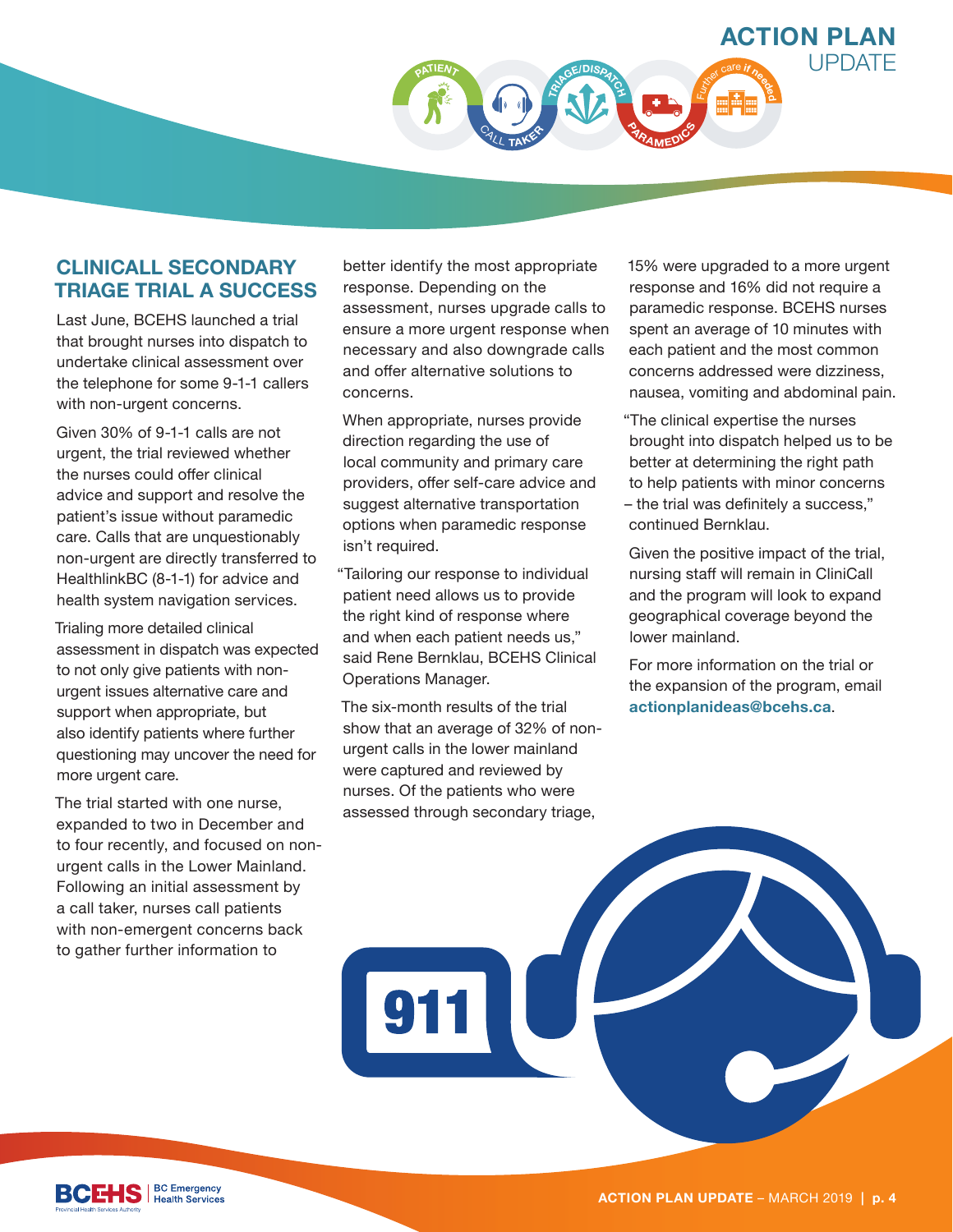

# **PROJECT SUPPORTS PARAMEDICS IN PROVIDING PALLIATIVE CARE**

To improve the quality of life for patients with life-limiting conditions in British Columbia, a new paramedics and palliative care project has been launched. With the goal to reduce suffering and increase comfort for palliative patients and their families, the project will support paramedics in providing enhanced in-home palliative care. The project will also provide patients across the province, regardless of location and time of day, with accessible palliative care until regular care teams are available.



"Many palliative patients call 9-1-1 with emergent issues arising from their medical condition," said Nancy Kotani, Chief Transformation Officer, BCEHS.

This project will help us provide support in these moments of crisis, allowing patients to avoid unwanted emergency department visits and stay at home with their family and loved ones.

Working with palliative care partners in the health authorities and primary care providers, paramedics will receive education to increase their knowledge and confidence in delivering enhanced in-home palliative treatment. The education will include pain and symptom management, as well as training for some of the more challenging conversations regarding their patient's wishes and needs.

Communication mechanisms will also be established to enable paramedics to connect with patient palliative care support networks to ensure appropriate on-site support, explore next steps for treatment options and to inform care team members of all visits and changes with their patients. The project

will also identify more appropriate locations, other than the emergency department, where patients can be transported when symptoms cannot be managed in the home.

In rural and remote communities, the project will increase access to palliative support when care teams can be a significant distance away. Community paramedics in these areas currently support patients with life-limiting illness during scheduled appointments and will continue to work with and support existing palliative care networks such as nurses and palliative-care physicians.

Funded through a partnership between the Canadian Foundation for Healthcare Improvement and the Canadian Partnership Against Cancer, BCEHS is one of seven organizations across Canada to receive funding over the next four years to build a paramedic approach to palliative care. The project will integrate learnings from similar projects previously launched in Nova Scotia, Alberta and Prince Edward Island.

Phase I of the BCEHS roll-out is underway with plans to establish a working prototype in a select few communities across the province representing both rural and urban settings, with the first set to be launched this summer.